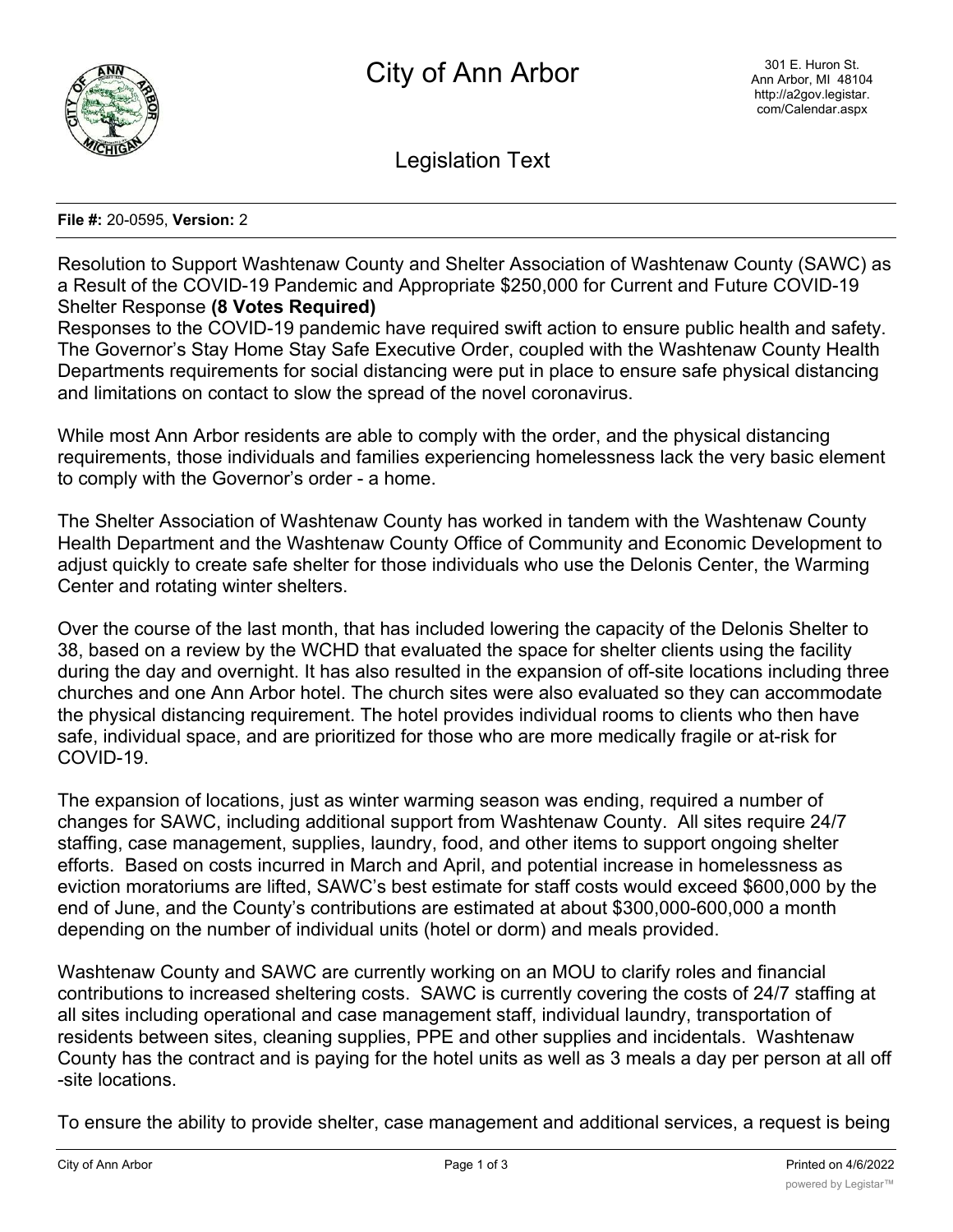made to the City of Ann Arbor to provide financial support of up to \$250,000 to Washtenaw County and SAWC in two key ways:

- · \$125,000 contribution to cover costs incurred in March and April due to the rapid expansion of shelter locations in response to the COVID-19 pandemic. The funding will be pro-rated between the two entities based on costs incurred (assuming FEMA reimbursement, when eligible)
- \$125,000 for future costs beginning May 1, 2020 that support COVID-19 response including use of the City's funding as required 25% local match for FEMA reimbursable expenses for County support and SAWC's operations. The funding will be pro-rated between the two entities based on costs incurred. If funds are not utilized, they will be returned to the City.

As the public health emergency continues, SAWC, along with the County, are working to test all Shelter clients for COVID-19. This could result in the shifting in shelter settings - including changes within congregate and/or addition of individual room settings such as hotels or dorms. The County and SAWC have been and remain committed to serving this population, but cannot predict the need or related costs, so additional support will help ensure safety for Shelter clients moving forward.

To date the Shelter has received \$20,000 from United Way of Washtenaw County, \$7,500 from Key Bank, and Washtenaw County is covering costs for the hotel and related food expenses (with an expectation that 75% of the cost will be reimbursable by FEMA).

Prepared by: Teresa Gillotti, Community Development Director

Reviewed by: Derek Delacourt, Community Services Area Administrator

Approved by: Tom Crawford, Interim City Administrator

Whereas, Governor Whitmer has declared a state of emergency due to the presence of COVID-19 in the state and the Stay Home Stay Safe executive order;

Whereas, Homeless populations are not able to comply with the order, putting themselves and those they have contact with at risk for spread of COVID-19;

Whereas, the Shelter Association of Washtenaw County (SAWC) is committed to providing shelter in line with the Washtenaw County Health Department requirements for physical separation including the current operation of 5 different Shelter locations;

Whereas, SAWC is incurring additional costs for 24/7 staffing at all sites, case management transportation, food, laundry, supplies and other unexpected expenses; and

Whereas, the City of Ann Arbor has long supported the homeless community and continues to work to keep all Ann Arbor residents safe during this unprecedented COVID-19 pandemic;

RESOLVED, That the City Council appropriates \$250,000 from the FY20 General Fund balance to the FY20 General Fund Community Development budget for the purposes of supporting Washtenaw County and the Shelter Association of Washtenaw County through the Washtenaw County Office of Community and Economic Development specifically by designating:

· \$125,000 contribution to cover costs incurred in March and April due to the rapid expansion of shelter locations in response to the COVID-19 pandemic. The funding will be pro-rated